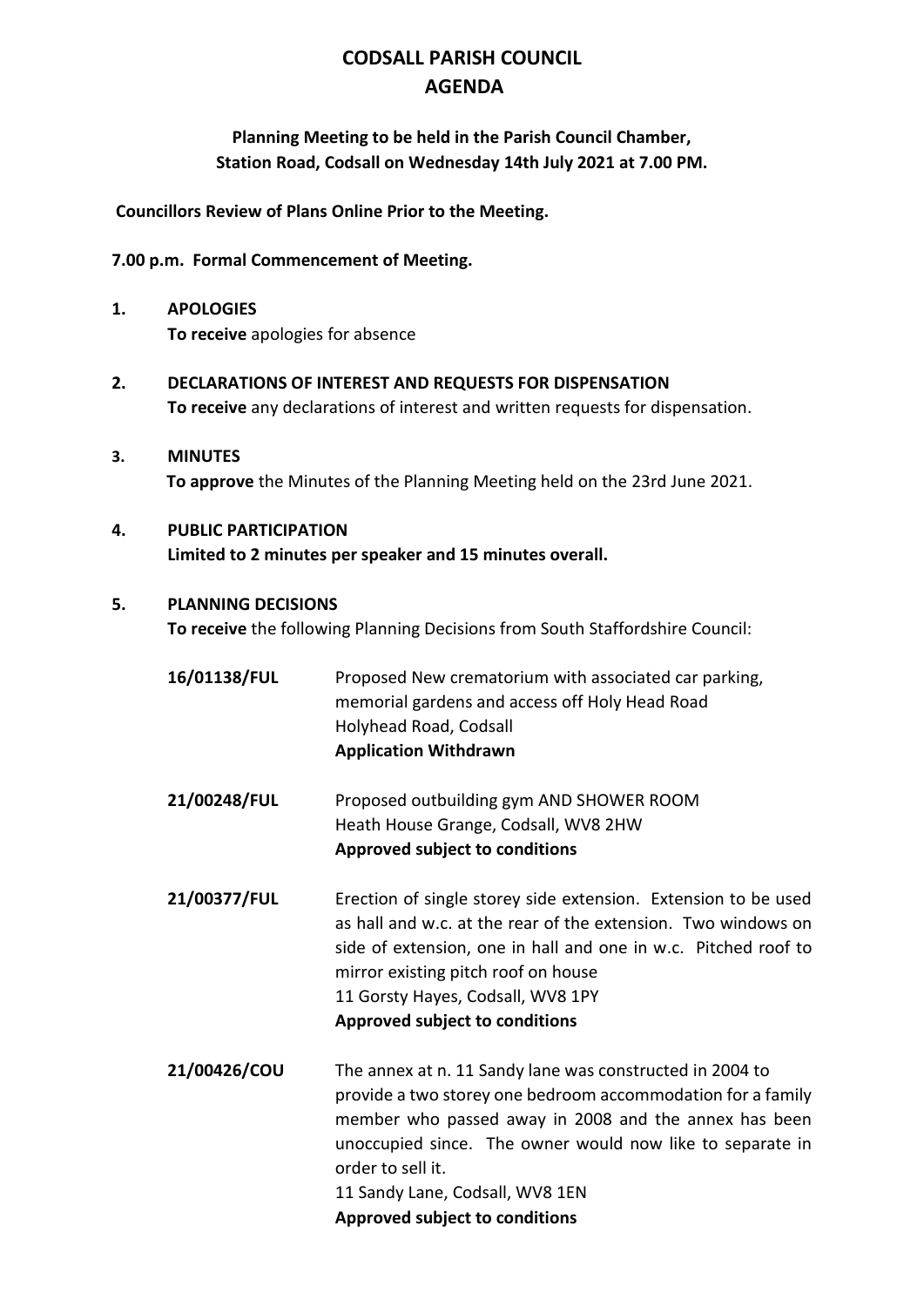| 21/00446/FUL   | Install an air source heat pump system for the main hall. This<br>will comprise of 3 external and 3 internal fan units<br>Codsall Village Hall, Codsall, WV8 1PW<br><b>Approved subject to conditions</b>                                                                                                                                                                                                                                                                                                                                                                                                                     |
|----------------|-------------------------------------------------------------------------------------------------------------------------------------------------------------------------------------------------------------------------------------------------------------------------------------------------------------------------------------------------------------------------------------------------------------------------------------------------------------------------------------------------------------------------------------------------------------------------------------------------------------------------------|
|                |                                                                                                                                                                                                                                                                                                                                                                                                                                                                                                                                                                                                                               |
| 21/00070/FUL   | Extend and refurbish The Meadows dwelling by demolishing the<br>existing garage and hallway and then adding the following: 2 no.<br>storey rear extension (that does not exceed more than 3.0m in<br>depth) A storey and a half side extension to the property's<br>southwest elevation 2 no. storey side extension to the<br>property's northeast elevation. Add 2 no. projecting gables to<br>the principal elevation that extend by 3.65m and 0.4m<br>respectively. Finally, an open sided porch cover is proposed to<br>the main entrance.<br>The Meadows, Middle Lane, Oaken, WV8 2BE<br><b>Approved with conditions</b> |
| 21/00476/FUL   | First floor rear extension (amendments to 18/00628/FUL)<br>Tamar, Strawmoor Lane, Oaken, WV8 2HY<br><b>Refusal</b>                                                                                                                                                                                                                                                                                                                                                                                                                                                                                                            |
| 21/00478/FUL   | Proposed pitched roof to garage<br>69 Oaken Park, Codsall, WV8 2AW<br><b>Approved subject to conditions</b>                                                                                                                                                                                                                                                                                                                                                                                                                                                                                                                   |
| 21/00479/FUL   | Front bay window<br>16 Sherborne Gardens, Codsall, WV8 1BN<br><b>Approved subject to conditions</b>                                                                                                                                                                                                                                                                                                                                                                                                                                                                                                                           |
| 21/00488/FUL   | Two storey side extension and single storey front and porch<br>extension<br>5 Birches Road, Codsall, WV8 2JG<br><b>Approved with conditions</b>                                                                                                                                                                                                                                                                                                                                                                                                                                                                               |
| 21/00495/FUL   | Single storey rear and first floor side extensions<br>26 Fairfield Drive, Codsall, WV8 2AE<br><b>Approved with conditions</b>                                                                                                                                                                                                                                                                                                                                                                                                                                                                                                 |
| 21/00506/TTREE | Remove a horse chestnut TPO 33/1970<br>6 Pine Walk Close, Codsall, WV8 2AE<br>Approved                                                                                                                                                                                                                                                                                                                                                                                                                                                                                                                                        |
| 21/00512/FUL   | Replacement of 2 existing windows and construction of 2 new<br>bays<br>Stoven, Hawthorne Lane, Codsall, WV8 2DA<br><b>Approved subject to conditions</b>                                                                                                                                                                                                                                                                                                                                                                                                                                                                      |
| 21/00515/FUL   | Single storey rear extension plus extending garage forward<br>104 Oaken park, Codsall, WV8 2BW<br><b>Approved subject to conditions</b>                                                                                                                                                                                                                                                                                                                                                                                                                                                                                       |